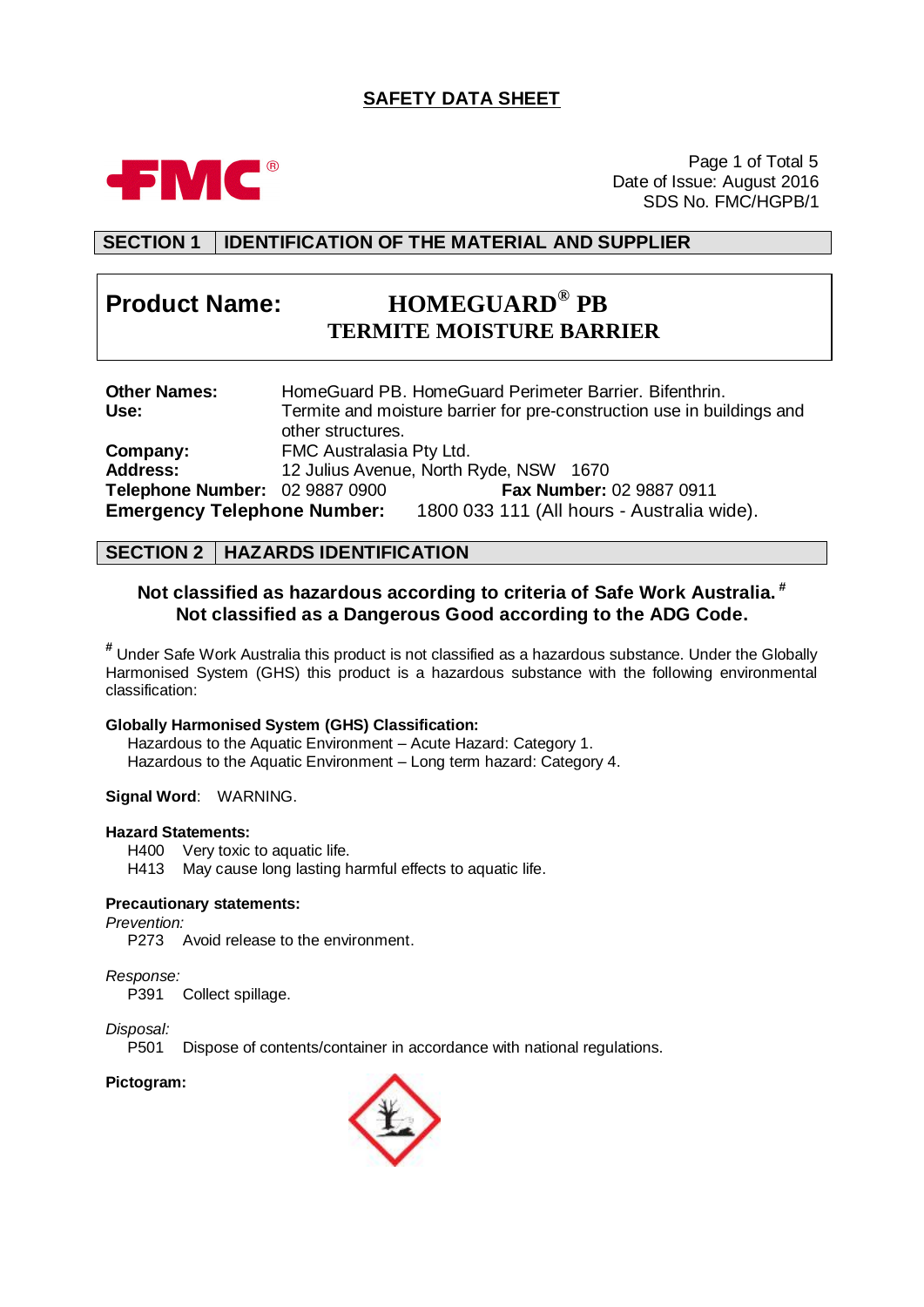# **SECTION 3 COMPOSITION/INFORMATION ON INGREDIENTS**

### **Ingredients:**

Bifenthrin 82657-04-3 1 g/kg Other ingredients determined not to be hazardous mixture Balance

*CHEMICAL CAS NUMBER PROPORTION*

# **SECTION 4 FIRST AID MEASURES**

### **FIRST AID**

- **Swallowed:** If poisoning occurs, contact a doctor or Poisons Information Centre. Phone Australia 131126.
- **Eye:** Particulates may scratch eye surfaces and/or cause mechanical irritation. Remove from eye as for any foreign object. If irritation persists, obtain medical attention.
- **Skin:** After handling, and before eating, drinking, smoking or going to the toilet wash with soap and water.
- **Inhaled:** In case of adverse exposure to vapours that may be formed at elevated temperatures, remove patient to fresh air. If breathing discomfort occurs, obtain medical attention.

**Advice to Doctors:** Concern should be taken of the physical damage that the sheeting may cause if ingested. The plastic sheeting is polypropylene which is considered non-toxic. Bifenthrin, the active ingredient in this product, is a pyrethroid insecticide. The level of bifenthrin in the sheeting (0.1%) is considered to be so low as to be considered non-toxic, and tests have shown that the bifenthrin is not readily available for release from the sheeting. Treatment is otherwise symptomatic and supportive.

# **SECTION 5 FIRE FIGHTING MEASURES**

**Specific Hazard:** Thermal decomposition and burning may produce toxic by-products.

**Extinguishing media:** Foam, CO<sub>2</sub> or dry chemical. Soft stream water fog if no alternatives. Contain all runoff.

**Hazards from combustion products:** On burning will emit toxic fumes of carbon monoxide, carbon dioxide, hydrogen chloride, chlorine, fluorine and hydrogen fluoride etc.

**Precautions for fire-fighters and special protective equipment:** Isolate fire area. Evacuate downwind. Wear full protective clothing and self-contained breathing apparatus. Do not breathe or contact smoke, gases or vapours generated.

# **SECTION 6 ACCIDENTIAL RELEASE MEASURES**

**Emergency procedures:** Pick up spilled sheeting. If unable to use as directed on the label, seal sheeting in a plastic bag and dispose of as per section 13. For good industrial hygiene, wash hands and arms with soap and water after handling sheeting.

**Material and methods for containment and cleanup procedures:** Not applicable to this product. DO NOT allow product to enter sewers, drains, dams, creeks or any other waterways.

# **SECTION 7 HANDLING AND STORAGE**

**Precautions for Safe Handling:** Generally no special precautions are required. Wash hands after use.

**Conditions for Safe Storage:** Store in closed original packaging, in a cool, well ventilated area away from children, animals, food and feedstuffs. Do not store for prolonged periods in direct sunlight. Do not use or store near heat, open flame or hot surfaces. Do NOT allow product to enter sewers, drains, creeks or any other waterways.

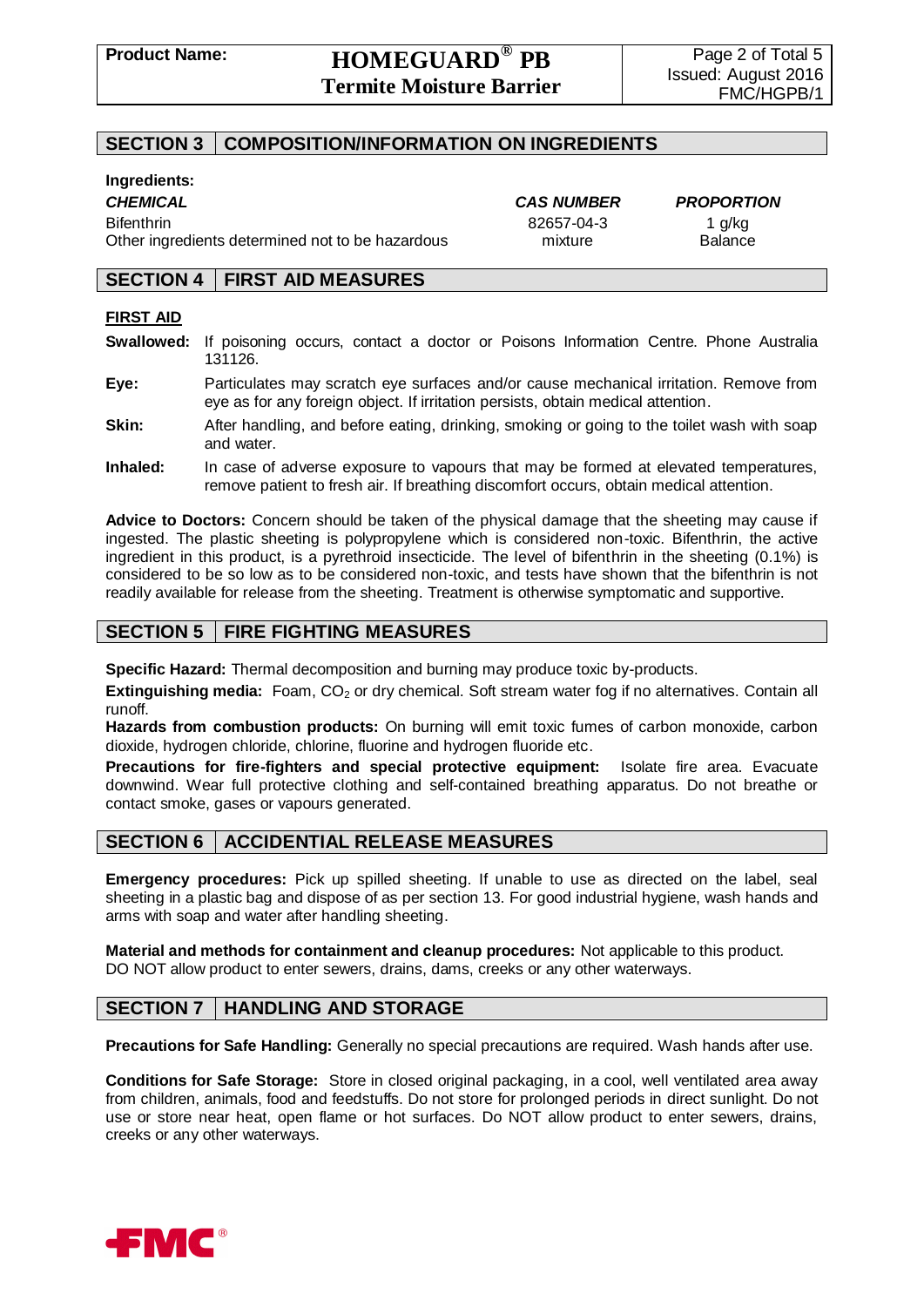# **Product Name: HOMEGUARD® PB Termite Moisture Barrier**

# **SECTION 8 EXPOSURE CONTROLS / PERSONAL PROTECTION**

### **National Exposure Standards:**

No exposure standard for bifenthrin, or this product, has been established by Safe Work Australia.

**Biological Limit Values:**

No biological limit allocated.

### **Engineering controls:**

Use in well ventilated areas.

### **Personal Protective equipment (PPE):**

General: No special protective clothing is required. As a good work practice, wear clothing that minimises skin contact with this sheeting.

Personal Hygiene: Wash hands and arms before eating, drinking or smoking.

# **SECTION 9 PHYSICAL AND CHEMICAL PROPERTIES**

| Appearance:<br>Odour:<br><b>Boiling point:</b><br><b>Freezing point:</b> | Plastic sheeting in white, red, blue or gold colours.<br>No odour.<br>Not relevant - solid at ambient temperatures.<br>Not relevant - solid at ambient temperatures. |
|--------------------------------------------------------------------------|----------------------------------------------------------------------------------------------------------------------------------------------------------------------|
| <b>Specific Gravity:</b>                                                 | Approximately 0.9 g/m <sup>3</sup> .                                                                                                                                 |
| pH:                                                                      | Not available.                                                                                                                                                       |
| <b>Solubility in Water:</b>                                              | Not soluble. Provides a barrier to water.                                                                                                                            |
| <b>Flammability:</b>                                                     | This material may support combustion at elevated temperatures.                                                                                                       |
| Corrosive hazard:                                                        | Non corrosive; compatible with stainless steel, polyethylene etc.                                                                                                    |
| Flashpoint (°C):                                                         | Not applicable.                                                                                                                                                      |
| <b>Flammability Limits (%):</b>                                          | Not established.                                                                                                                                                     |
| <b>Poisons Schedule:</b>                                                 | Product is not a scheduled poison.                                                                                                                                   |

# **SECTION 10 STABILITY AND REACTIVITY**

**Chemical Stability:** Product is considered stable in ambient conditions for a period of at least 2 years after manufacture.

**Conditions to avoid:** Keep away from all sources of heat. Keep out of the sun.

**Incompatible materials:** No particular materials to avoid

**Hazardous decomposition products:** On burning will emit toxic fumes.

**Hazardous reactions:** No particular reactions to avoid.

# **SECTION 11 TOXICOLOGICAL INFORMATION**

### *Potential Health Effects:*

This product is expected to have low toxicity, and if swallowed the mechanical effects are expected to be of greater concern. Bifenthrin, the active ingredient in this product is present at 0.1%. Ingestion of large doses of bifenthrin by laboratory animals produced signs of toxicity which included clonic convulsions, tremors and bloody nasal discharge. But it is not likely to be physically possible to consume large quantities of bifenthrin by ingesting the plastic sheet.

### **Acute**

| Swallowed: | Not expected to be toxic.                                                                                                                                                  |
|------------|----------------------------------------------------------------------------------------------------------------------------------------------------------------------------|
| Eye:       | May produce mechanical irritation to the eye.                                                                                                                              |
| Skin:      | This product has very low dermal toxicity.                                                                                                                                 |
| Inhaled:   | Unlikely to cause inhalation toxicity unless the product is at elevated temperatures or is<br>burned. Vapours and gases released under thermal decomposition may be toxic. |

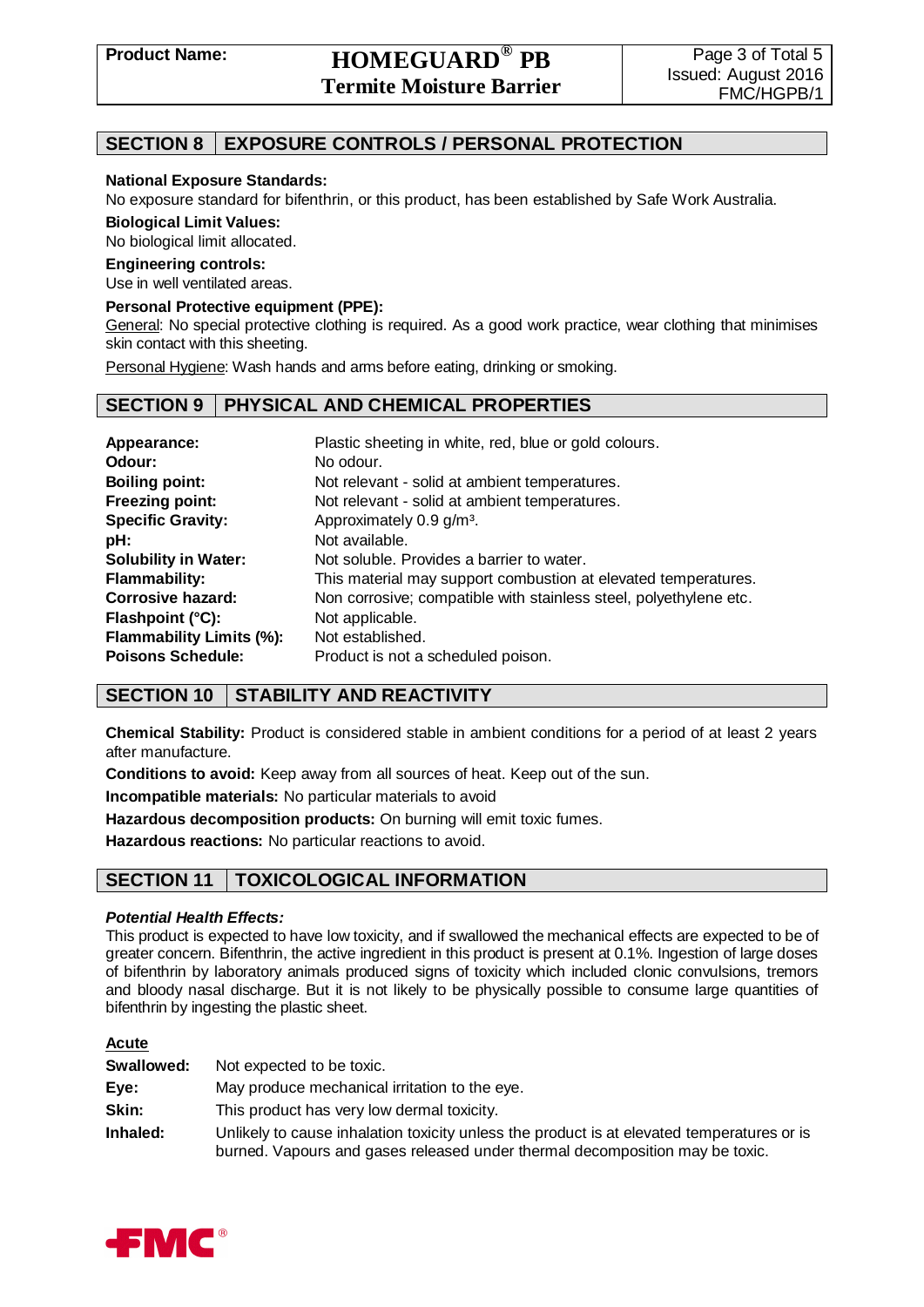# **SECTION 11 TOXICOLOGICAL INFORMATION** (Continued)

**Chronic:** No data available on this formulation. In studies with laboratory animals, Bifenthrin Technical did not cause teratogenicity or reproductive toxicity. Tremors were associated with repeated exposure of dogs, rats, rabbits and mice to Bifenthrin. The overall results from a battery of genotoxicity studies indicate that Bifenthrin is not considered to be genotoxic. Ames test results were negative.

# **SECTION 12 ECOLOGICAL INFORMATION**

**Environmental Toxicology:** The active ingredient, Bifenthrin, is highly toxic to fish and aquatic arthropods with  $LC_{50}$  values ranging from 0.0038 µg/L to 17.8 µg/L. In general, the aquatic arthropods are the most sensitive species. Care should be taken to avoid contamination of the aquatic environment. Bifenthrin had no effect on molluscs at its limit of water solubility. Bifenthrin is only slightly toxic to both waterfowl and upland game birds with LC<sub>50</sub> values range from 1800 mg/kg to  $> 2,150$  mg/kg. Do not contaminate sewers, drains, dams, creeks or any other waterways with product or the used container. Do not use this product as a liner for fish ponds.

**Environmental Properties:** The active ingredient, Bifenthrin, degrades at a moderate rate in agricultural soils ( $t\frac{1}{2}$  = 50 to 205 days), and more rapidly on the surface of bare soils ( $t\frac{1}{2}$  = 7 to 62 days). Bifenthrin is tightly bound in most soils and has extremely low water solubility.

# **SECTION 13 DISPOSAL CONSIDERATIONS**

**Spills & Disposal:** In the case of unusable material, place material in sealed plastic bags and dispose of waste as indicated below. Keep material out of streams and sewers. Dispose of wastes in accordance with the requirements of Local or State Waste Management Authorities via an approved industrial waste disposal site.

When installing HomeGuard PB it is likely there will be some off-cut material. Wherever possible use these off-cuts for patches, repairs, collars etc. If pieces cannot be used they may be placed under the slab prior to pouring or within the cavity. If this is not possible, HomeGuard PB off-cuts should be placed in a sealed plastic bag and disposed of via an approved industrial waste disposal site in accordance with the requirements of Local or State Waste Management Authorities.

*Dangerous to Fish*: Do NOT allow product to enter sewers, drains, dams, creeks or any other waterways.

# **SECTION 14 TRANSPORT INFORMATION**

HomeGuard PB is not classified as a Dangerous Good by the Australian Code for the Transport of Dangerous Goods by Road and Rail.

# **SECTION 15 REGULATORY INFORMATION**

Not classified as a hazardous substance according to criteria of Safe Work Australia.

Under the Standard for Uniform Scheduling of Medicines and Poisons (SUSMP), this product is not a scheduled poison.

This product is registered under the Agricultural and Veterinary Chemicals Code Act 1994. Product Registration No. 62311.

Product is not classified as a Dangerous Good according to the ADG Code  $(7<sup>th</sup>$  Ed), the International Maritime Dangerous Goods (IMDG) Code and the International Air Transport Association (IATA). *Requirements concerning special training:*

Check State or Territory regulations that require people who use pesticides in their job or business to have training in the application of the materials.